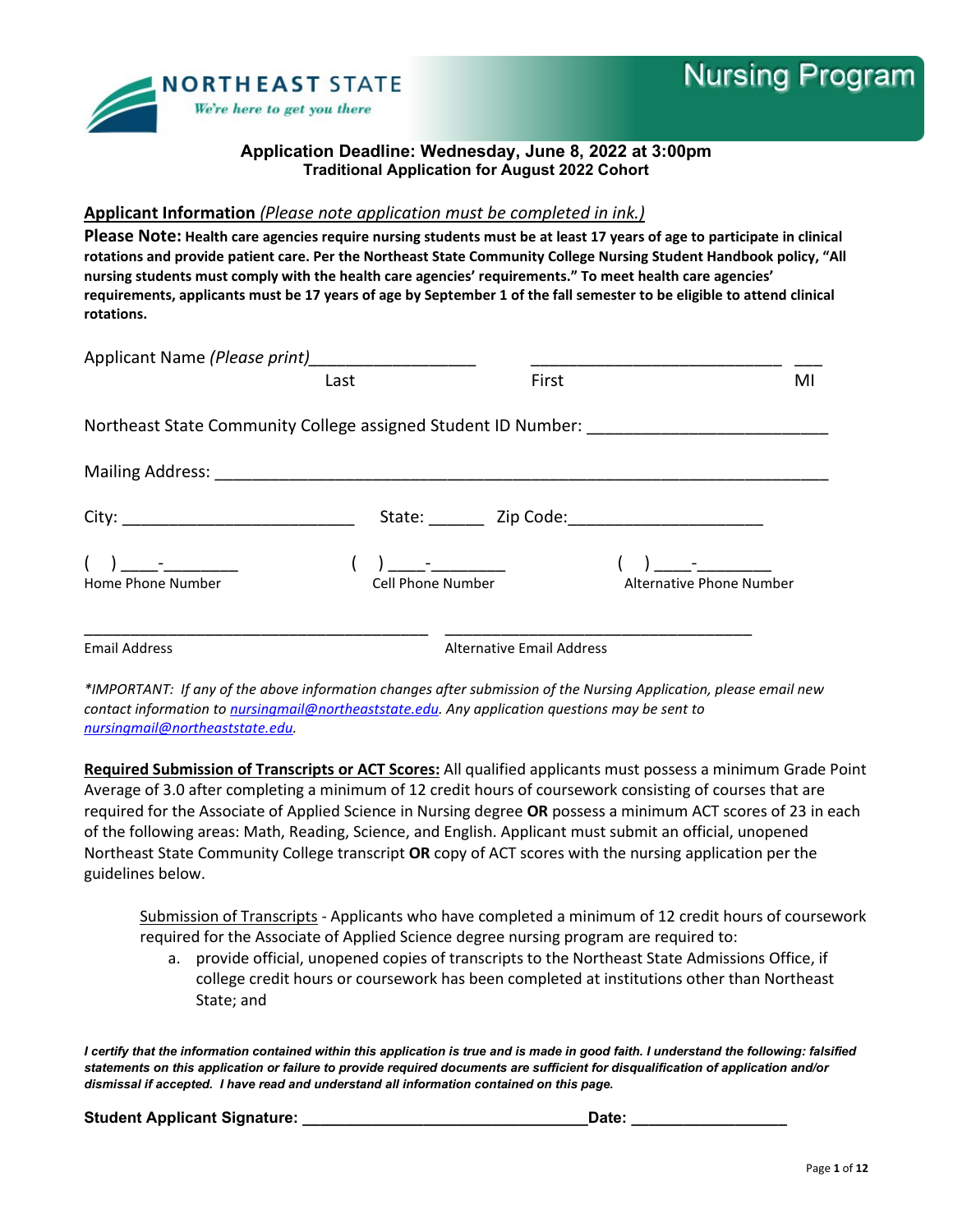

- b. attach official, unopened copies of transcripts from Northeast State to the Nursing Application. (Applicants, who have had course work transferred into Northeast State, must attach copies of his/her official, unopened Northeast State transcripts showing transfer credit has been applied to the Northeast State transcript.)
	- 1. All courses taken must have a letter grade on transcript. Any course grades reflecting "in progress" will not receive credit in the Grade Point Average and/or completion of requirements.
	- 2. All courses required for the Associate of Applied Science in Nursing at Northeast State must reflect a grade of a "C" or better.
	- 3. Courses, with the grade of "C-"or below, will not be accepted.
	- 4. If a Course Substitution Form or Petition to Evaluate Transfer Work has been initiated by the applicant, a copy of the initiated form must be included in the Nursing Application packet.
	- 5. All biology courses (BIOL 2010, BIOL 2020, and BIOL 2230) required for the Associate of Applied Science in Nursing degree must contain lecture and laboratory components and must be completed within 10 years of first semester of NRSG coursework.
	- 6. To check a Northeast State transcript, please go to [www.NortheastState.edu](http://www.northeaststate.edu/) and log into *MyNortheast*. It is the applicant's responsibility to ensure the information posted on official transcripts is correct.
	- 7. To request a **paper official transcript** online, go through your *MyNortheast* account. Select Banner self-service, student, records, request printed transcript. Please know that paper requests take up to 3 business days to be printed following the request. Additional time for mailing will apply.

#### **OR**

Submission of ACT Scores - Applicants with less than 12 credit hours of coursework required for the Associate of Applied Science in Nursing degree are required to provide a copy of ACT scores.

## **Required Submission of Admission Assessment (A2) Scores**

The entrance test required to be completed is the Admission Assessment (A2). For information on registering for the exam, please visit the Northeast State Community College Testing Center webpage for the Nursing Entrance exam at [www.NortheastState.edu/NursingEntranceExam.](http://www.northeaststate.edu/NursingEntranceExam) The applicant's A2 scores must be included in the Nursing Application packet. Completion date must be within one year of applying to the program. Applicants are allowed one re-test per calendar year within a one-week waiting period between tests. Applicants may submit the first or second A2 scores with the Nursing Application packet at their discretion. Admission Assessment (A2) results must be current (less than one year old) as of the application deadline. For example, the A2 exam must be completed between June 8, 2021 – June 8, 2022.

*I certify that the information contained within this application is true and is made in good faith. I understand the following: falsified statements on this application or failure to provide required documents are sufficient for disqualification of application and/or dismissal if accepted. I have read and understand all information contained on this page.*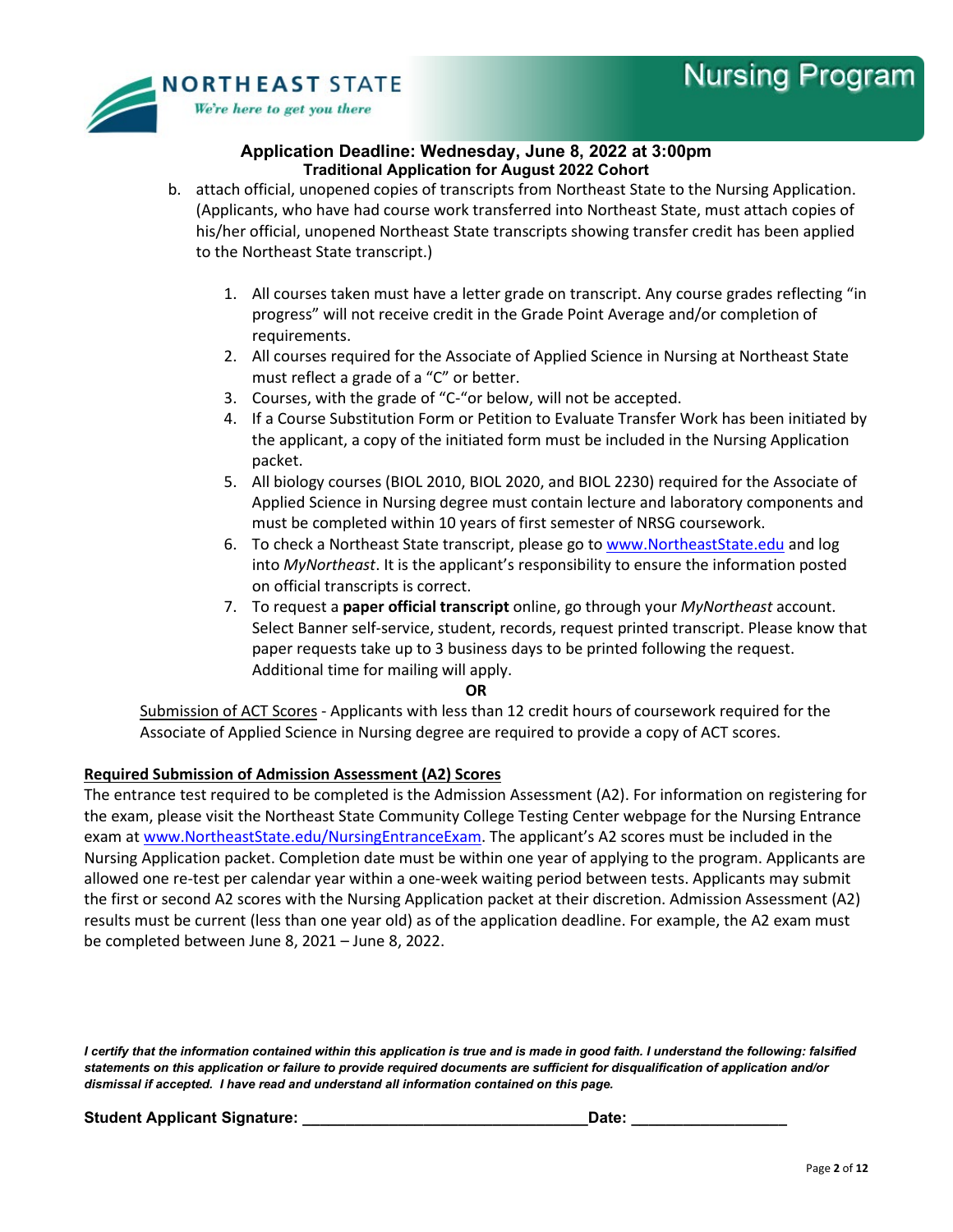

## **Prior Application Submitted to Northeast State Nursing Program**

If application has been made to the Northeast State Associate of Applied Science in Nursing previously and the applicant wishes to be considered for application for this cycle, the applicant must reapply, completing all application requirements again, as if this were the applicant's first time applying. For applicants, previously accepted and enrolled into the Northeast State Nursing Program, the Nursing Application and requirements must be met by the deadline. All requirements for application are applicable to all students seeking readmission.

## **Registration of Courses for Accepted Applicants**

If accepted into the program, the student will be issued a registration permit for NRSG: 1710 Fundamentals of Nursing (7 credit hours composed of lecture, lab and clinical). This registration permit will allow the student to register for their specific lab, clinical and lecture sections. Student schedules will be assigned by the Director of Nursing or his/her designee. Students, who have not completed ENGL 1010: Composition I, PSYC 1030: General Psychology, and/or BIOL 2010: Anatomy and Physiology I, are required to register for these courses to be completed during fall semester. Students, who wish to be considered full-time for scholarship, insurance or financial aid reasons, will need to register for additional needed credit hours; if uncertain if this is applicable, contact financial aid for more information.

*I certify that the information contained within this application is true and is made in good faith. I understand the following: falsified statements on this application or failure to provide required documents are sufficient for disqualification of application and/or dismissal if accepted. I have read and understand all information contained on this page.*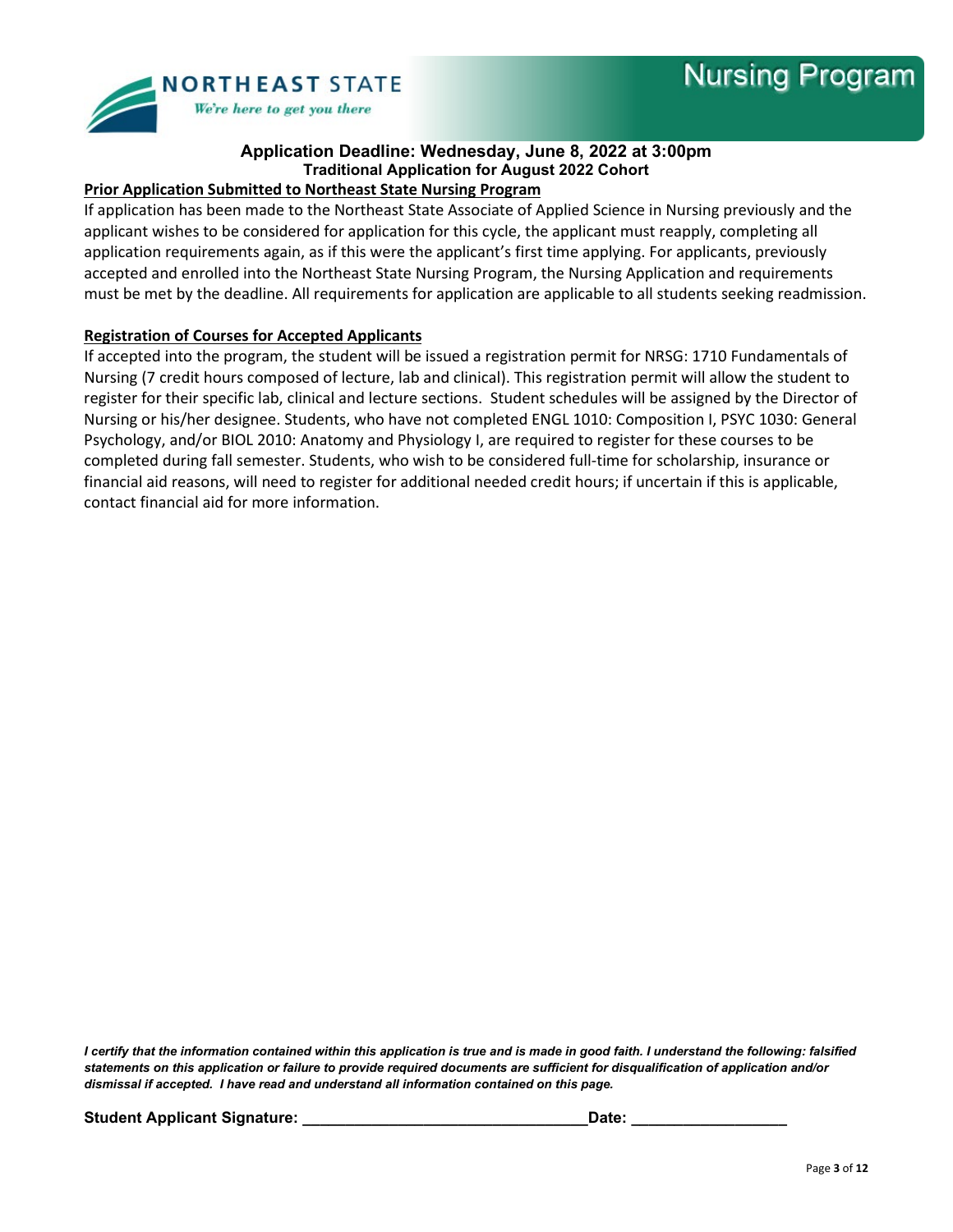

#### **Core Performance Standards**

All Tennessee Board of Regents (TBR) nursing programs have adopted the following core performance standards proposed by the Southern Council on Collegiate Education for Nursing (1992). Admission to and progression in nursing programs is not based on these standards; instead they will be used to assist each student in determining whether accommodations or modifications are necessary. Each of these standards is reflected in nursing course objectives and provides an objective measure for students and advisors to make informed decisions regarding whether the student is "qualified" to meet requirements. Copies of these standards will be available to every applicant and student. If a student believes that he or she cannot meet one or more of the core performance standards without accommodations or modifications, it is appropriate for the student to take the responsibility of identifying his or her need for accommodations to the Center for Students and Disabilities and course instructor. The needs of each self-identified student will be addressed on an individual basis when considering necessary accommodations, and it is recognized that helping to determine successful accommodation is the responsibility of the student, as well as the faculty member. The nursing program will cooperate with other college units to identify auxiliary aids and services which may be needed for reasonable accommodations.

Core Performance Standards for Admission and Progression

- 1. Critical thinking ability sufficient for clinical judgment.
- 2. Interpersonal abilities sufficient to interact with individuals, families, and groups from a variety of social, emotional, cultural, and intellectual backgrounds.
- 3. Communication abilities sufficient for interaction with others in verbal and written form.
- 4. Physical abilities sufficient to move from room to room and maneuver in small spaces.

\_\_\_\_\_\_\_\_\_\_\_\_\_\_\_\_\_\_\_\_\_\_\_\_\_\_\_\_ \_\_\_\_\_\_\_\_\_\_\_\_\_\_\_\_\_\_\_\_\_\_\_\_ \_\_\_\_\_\_\_\_\_\_\_\_\_

- 5. Gross and fine motor abilities sufficient to monitor and assess health needs.
- 6. Auditory abilities sufficient to monitor and assess health needs.
- 7. Visual ability sufficient for observation and assessment necessary in nursing care.
- 8. Tactile ability sufficient for physical assessment.

Student Signature The Student Student's Identification # Student Signature Date

*I certify that the information contained within this application is true and is made in good faith. I understand the following: falsified statements on this application or failure to provide required documents are sufficient for disqualification of application and/or dismissal if accepted. I have read and understand all information contained on this page.*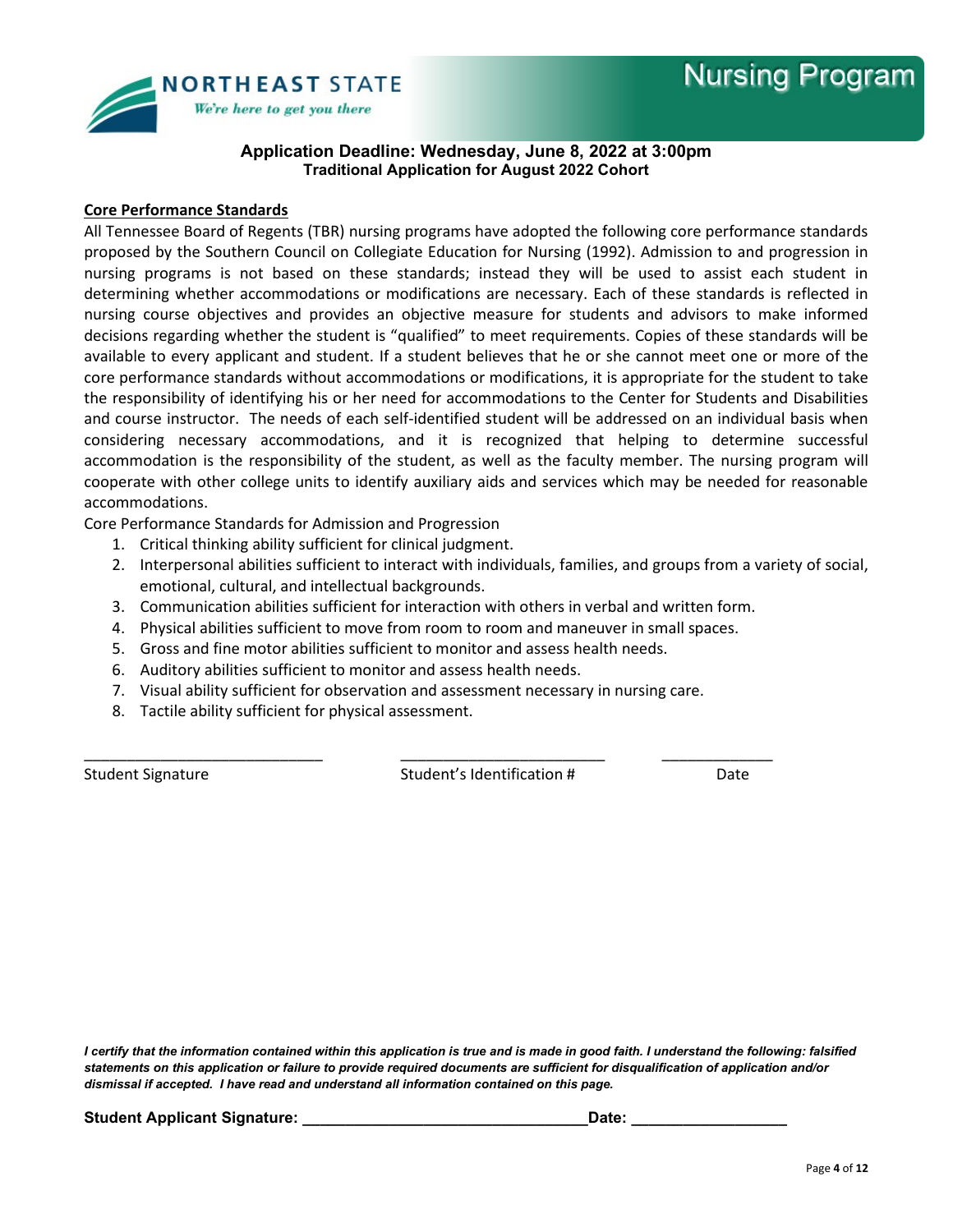

## **Clinical Health Care Requirements**

All accepted nursing students must comply with the health care agencies' clinical requirements. Clinical requirements are enforced by clinical affiliates and OSHA regulations. Please be aware that clinical affiliates may refuse clinical rotation access to students who fail to obtain the required immunizations, therefore, negatively impacting a student's ability to successfully progress in the curriculum/program. Clinical requirements may be added or changed based on current information regarding communicable diseases and/or revisions/additions of new College, Board of Regents, and/or health care agency requirements. Students will be informed of new requirements and deadlines for new requirements.

Students are to submit **copies** of required documentation with his/her Nursing Application packet. Do not send original documents. Do not send health histories. The applicant's name is required to be on the proof of documentation. If a health care provider's statement is used, the applicant's name and the health care provider's signature are required on the documentation.

For accepted applicants, further information will be provided in the acceptance letter for additional Clinical Health Care and health/accident insurance requirements.

#### **Exemptions**

Valid exemptions include medical exemption and/or a religious exemption.

- Medical Exemption: Physician, health department, or health care provider provides documentation indicating medical exemption from specific vaccinations due to risk of harm stating one of the following as a contraindication for the vaccination: (1) the individual meets the criteria for contraindication set forth in the manufacturer's vaccine package insert; (2) the individual meets the criteria for contraindication published by the U.S. Centers for Disease Control of the ACIP; or (3) in the best professional judgment of the health care provider, based on the individual's medical condition and history, the risk of harm from the vaccinate outweighs the potential benefit.
- Religious Exemption: The student's religious affiliate provides on official letterhead a signed, notarized statement (affirmed under penalties of perjury) indicating the vaccination conflicts with the student's religious tenets or practices.

*I certify that the information contained within this application is true and is made in good faith. I understand the following: falsified statements on this application or failure to provide required documents are sufficient for disqualification of application and/or dismissal if accepted. I have read and understand all information contained on this page.*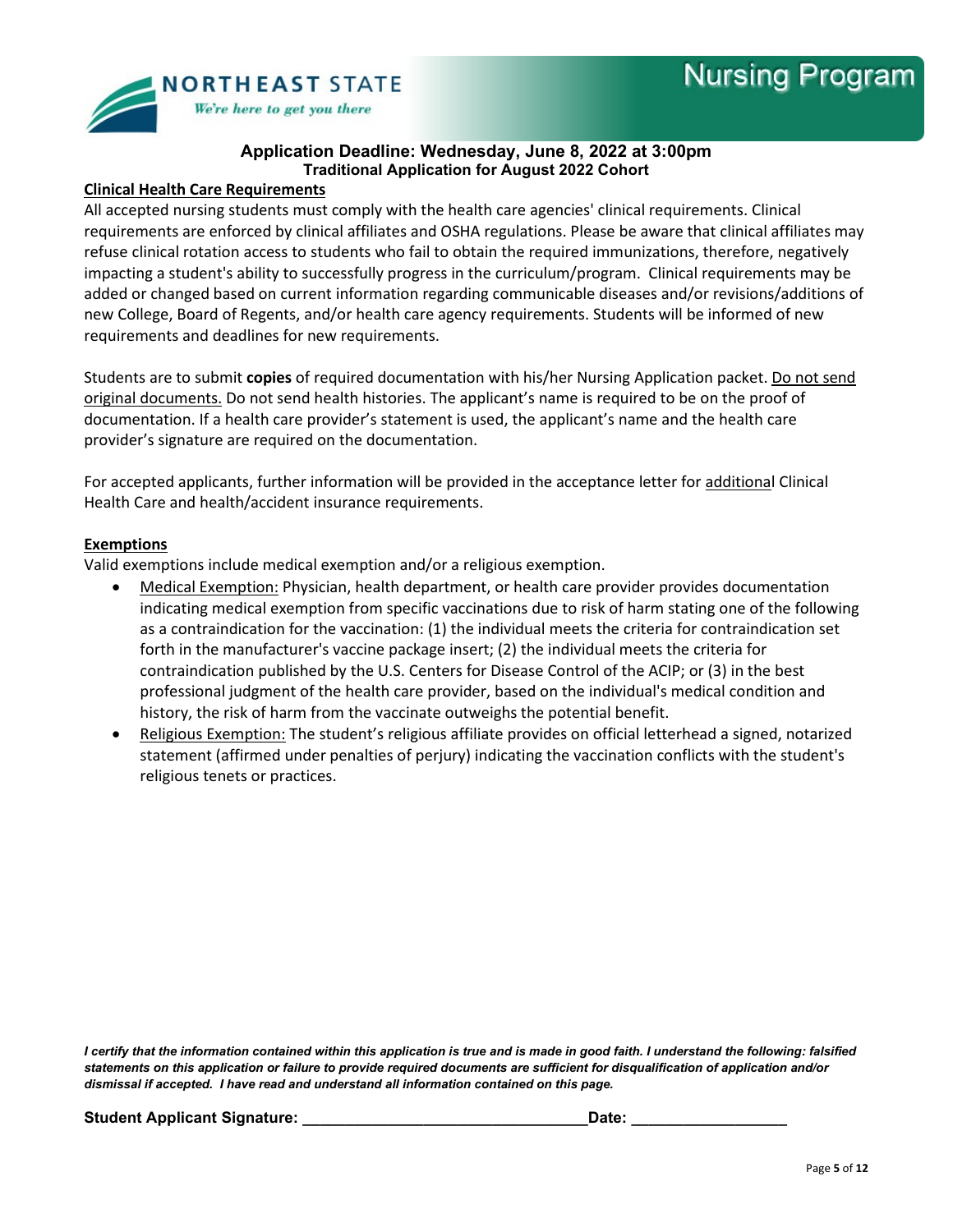

#### **Immunizations/Vaccinations**

All student applicants are requested to submit documentation of completed vaccination/immunization series, positive/reactive/immune titers, or valid medical/religious exemptions for the items listed below with the Nursing Application. Failure to submit clinical health care requirements cannot lead to disqualification.

- Measles, Mumps, Rubella (MMR)
- Varicella
- Hepatitis B
- Tuberculosis (Tb) Screen 2 Step Process (Tb screening tool required annually following 2 Step Process with Nursing Application)
- Tetanus, Diphtheria and Pertussis (TDaP)/Td Booster
- COVID-19 Vaccination

Questions/Concerns can be answered by contacting current healthcare provider.

#### **Measles, Mumps, Rubella (MMR)**

Decide which box applies to you and place an "X" in the box you selected. You must supply additional documentation if selected box requests such.

 $\Box$  I have had two doses of measles, mumps, rubella vaccination (No earlier than 4 days before 1st birthday, > 28 days apart). (Must provide documentation of proof of first and second doses of the MMR vaccination. I highlighted this information on the documentation being submitted and attached a copy to back of this form.)

□ I was **born before 1957** and have a positive titer for measles, mumps, and rubella with IgG positive or immune. (Must provide documentation of positive titer for measles, mumps, and rubella. I highlighted this information on the documentation being submitted and attached a copy to back of this form.) A titer is not necessary if documentation of the complete MMR series is provided.

□ I was born in or after 1957 and have a positive titer for measles, mumps, rubella, and rubeola with IgG positive or immune. (Must provide documentation of positive titer for measles, mumps, and rubella. I highlighted this information on the documentation being submitted and attached a copy to back of this form.)

 $\Box$  I met one of the approved exemptions and have provided the appropriate documentation.

*I certify that the information contained within this application is true and is made in good faith. I understand the following: falsified statements on this application or failure to provide required documents are sufficient for disqualification of application and/or dismissal if accepted. I have read and understand all information contained on this page.*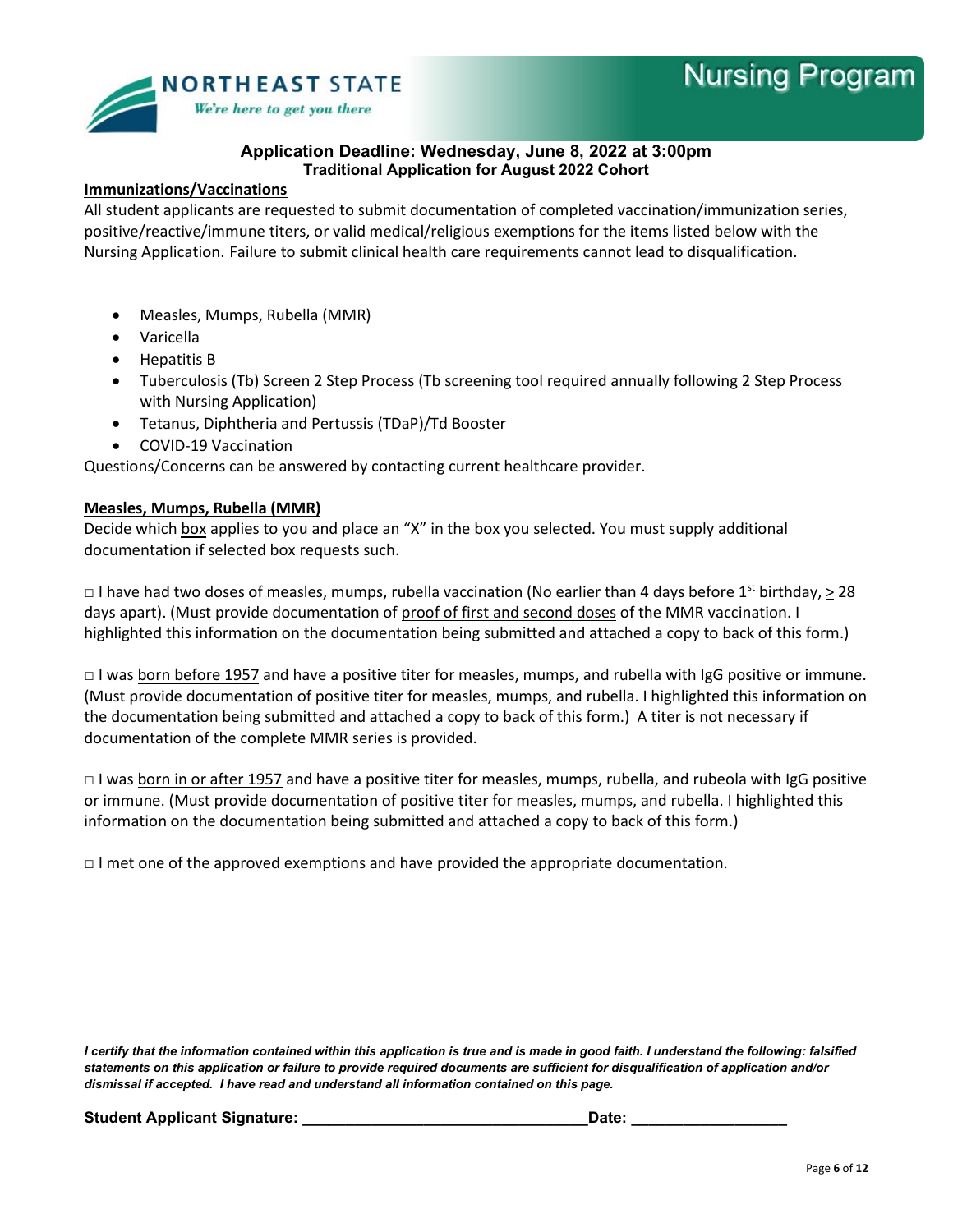

#### **Varicella (Chicken Pox)**

Decide which box is applicable and place an "X" in the box selected. The applicant must supply additional documentation if selected box requests such.

□ I was born before 1980, therefore presumed immune through past illness. (Must supply documentation proving year of birth; highlight the birth year on documentation provided**)**; or

 $\Box$  My healthcare provider believes I have had the chickenpox. (Must supply signed documentation with the Nursing Application from healthcare provider with year of illness. Attach documentation to the back of this application); or

 $\Box$  I have had two doses of varicella vaccine (No earlier than 4 days before 1<sup>st</sup> birthday,  $\geq$  28 days apart). (Must provide documentation with the Nursing Application of proof of first and second doses of the varicella vaccination.

□ I have a positive, immune, or reactive titer for Varicella with IgG positive or immune. A titer is not necessary if documentation of the completed varicella doses is provided. (Must provide documentation with the Nursing Application of positive titer for varicella. I highlighted this information on the documentation being submitted and attached a copy to back of this form.); or

□ I met one of the approved exemptions and have provided appropriate documentation with this application.

#### **Hepatitis B**

Effective July 1, 2011, unless exempted by law, any student enrolled in a higher education institution who is a health science student expected to have patient contact shall present proof of protection against hepatitis B before patient contact begins. For purposes of this paragraph adequate immunization is defined as:

- 1. A complete hepatitis B vaccination series *(Heplisav-B, Engerix-B, Recombivax HB, or Twinrix);* Attach a copy of immunization record highlighting the dates for the completed series or a statement of immunization dates on prescription pad with physician, advanced practice nurse, or physician assistant's signature, date, and DEA number in the box provided, *or*
- 2. In the event the complete hepatitis B vaccination dates are unavailable, laboratory evidence of immunity via a HB Titer (Attach a copy of blood test results showing immunity in the box provided. Highlight the results on the document provided). A titer is not necessary if documentation of the completed hepatitis B series is provided.

*If proof of a completed series (Heplisav-B, Engerix-B, Recombivax HB, or Twinrix); positive or immune titer; medical exemption; or religious exemption was submitted with Nursing Application packet, no other form of documentation needed.* 

*I certify that the information contained within this application is true and is made in good faith. I understand the following: falsified statements on this application or failure to provide required documents are sufficient for disqualification of application and/or dismissal if accepted. I have read and understand all information contained on this page.*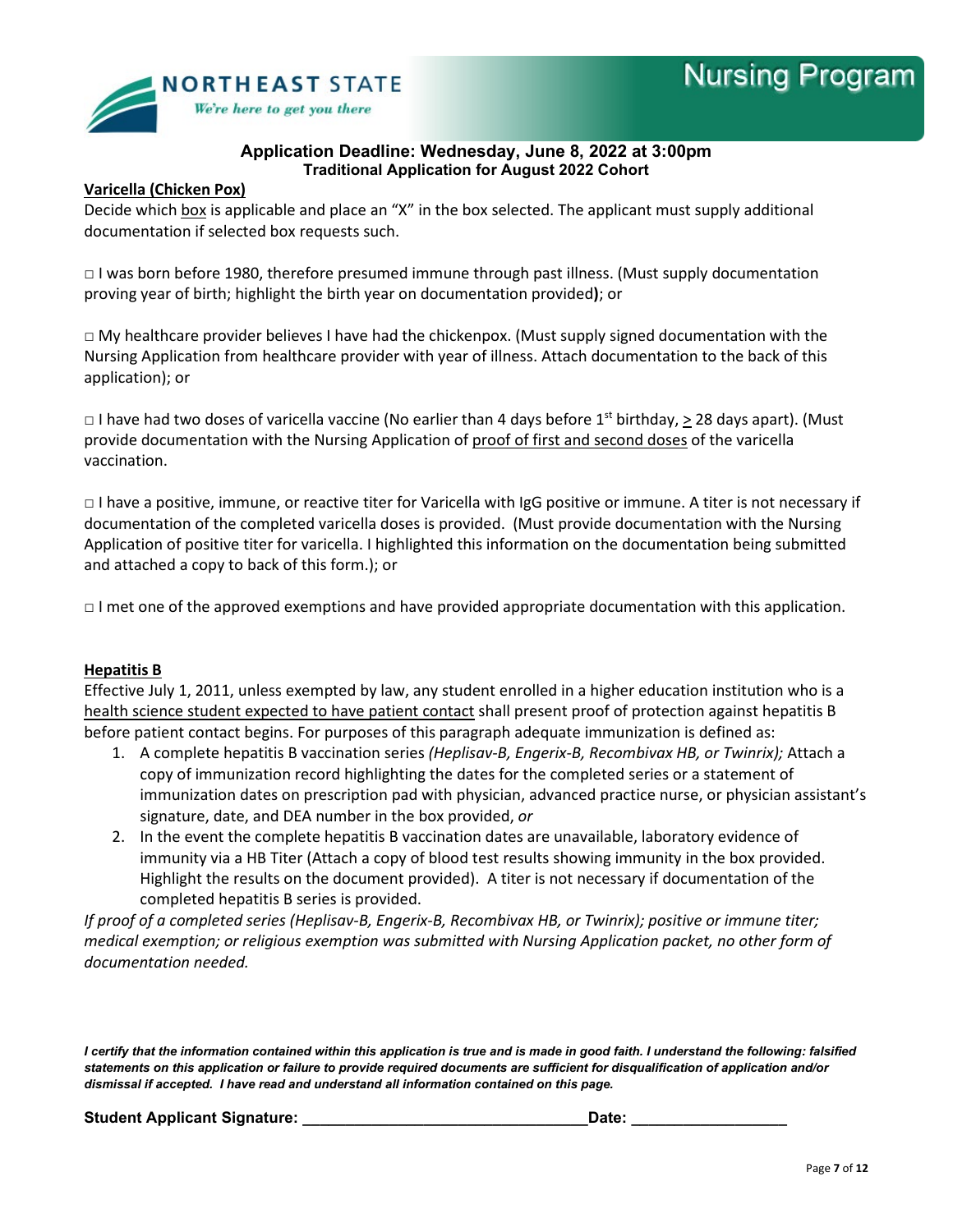

Decide which box is applicable and place an "X" in the box you selected. The applicant must supply additional documentation if selected box requests such.

 $\Box$  I have had the completed Hep B vaccination, and have provided documentation with this application of all doses with my Nursing Application. (Proof of all doses are required to be submitted with Nursing Application; highlight these dates on the documentation provided).

□ I have a positive, immune, or reactive titer for Hepatitis B and have attached this documentation to the back of this application. (Highlight the results on the documentation provided). A titer is not necessary if documentation of the completed hepatitis B series is provided.

 $\Box$  I met one of the exemptions and have provided the appropriate documentation with this application.

## **Tetanus, Diphtheria and Pertussis (TDaP)**

*Tdap immunization or a Td booster immunization must be documented within the last 10 years. If submitting a Td booster, must also submit proof of Tdap.*

Decide which box is applicable and place an "X" in the box selected. The applicant must supply additional documentation if selected box requests such.

 $\Box$  I received Tdap vaccination within the last 10 (ten) years and have attached documentation of Tdap vaccination to this application with injection date highlighted.

 $\Box$  It has been 10 years or more since my Tdap was administered and I provided proof of the Tdap and a new, recent Tdap. Documentation of new, recent Tdap is attached to this application with injection date highlighted.

□ It has been 10 years or more since my Tdap was administered and I received a Td booster. Documentation of Tdap and Td booster is attached to this application with injection date highlighted.

 $\Box$  I meet one of the approved exemptions and have provided the appropriate documentation to this application.

*I certify that the information contained within this application is true and is made in good faith. I understand the following: falsified statements on this application or failure to provide required documents are sufficient for disqualification of application and/or dismissal if accepted. I have read and understand all information contained on this page.*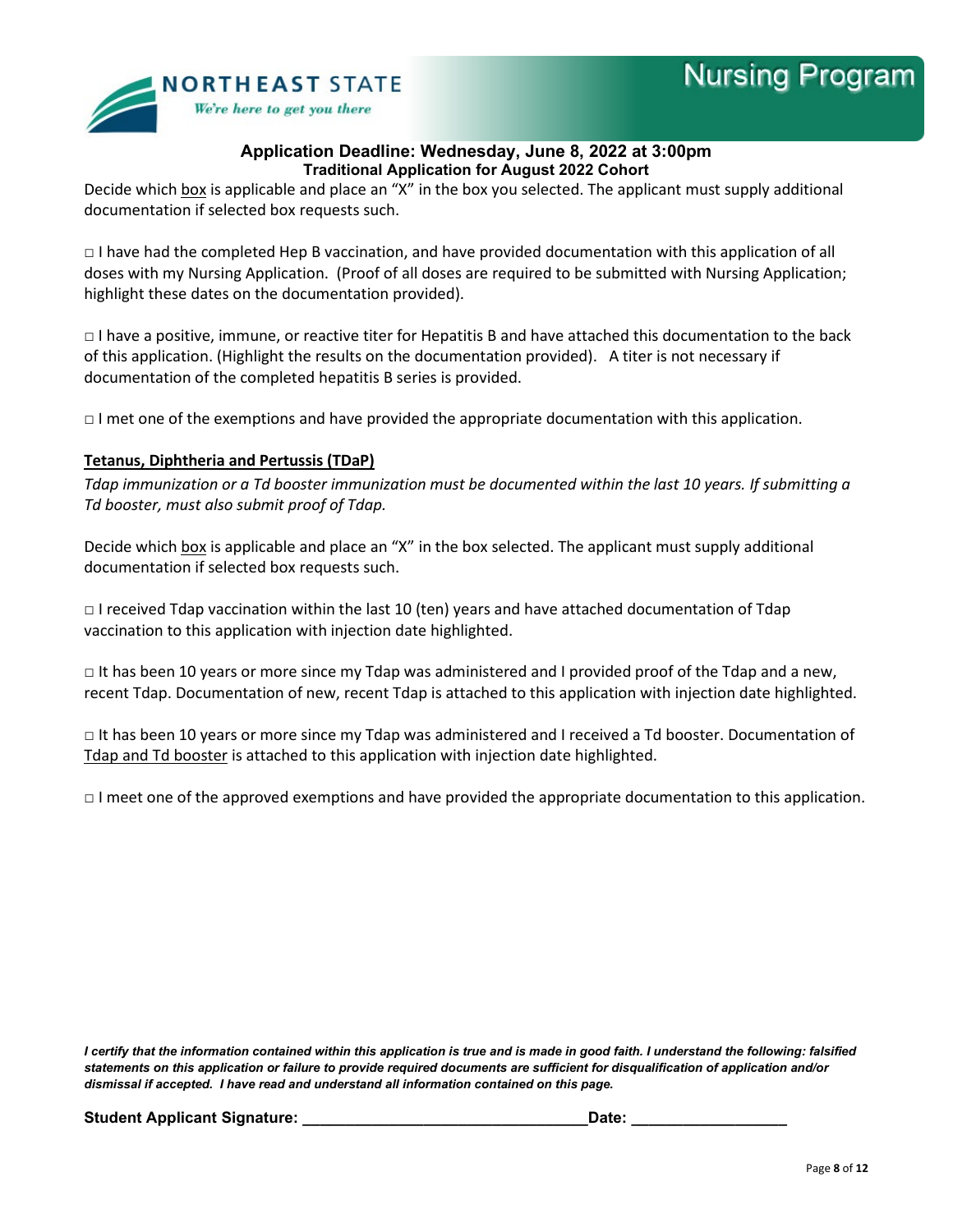

#### **COVID-19 Vaccination**

A federal rule released on November 4, 2021 by the Centers for Medicare and Medicaid Services (CMS) mandates COVID-19 vaccination for all healthcare agency team members, students, residents, and anyone contracted with the healthcare agencies receiving Medicare/Medicaid funding.

Clinical placements for NESCC's program are in facilities which receive Medicare or Medicaid funding and must comply with this COVID-19 vaccine mandate. To comply with this federal rule, clinical facilities require clinical students to be fully vaccinated or meet approved exemptions (medical/religious). If you have been COVID-19 positive during the past 90 days, vaccination will be deferred.

□ I have had two doses of Moderna or Pfizer COVID-19 vaccination. A copy of documentation is provided with this application.

□ I have had one dose of Johnson & Johnson COVID-19 vaccination. A copy of documentation is provided with this application.

□ I have had COVID-19 infection within the last 90 days and am not able to be vaccinated until later. A copy of the diagnosis documentation is provided with this application.

 $\Box$  I meet one of the approved exemptions and have provided the appropriate documentation with this application.

*I certify that the information contained within this application is true and is made in good faith. I understand the following: falsified statements on this application or failure to provide required documents are sufficient for disqualification of application and/or dismissal if accepted. I have read and understand all information contained on this page.*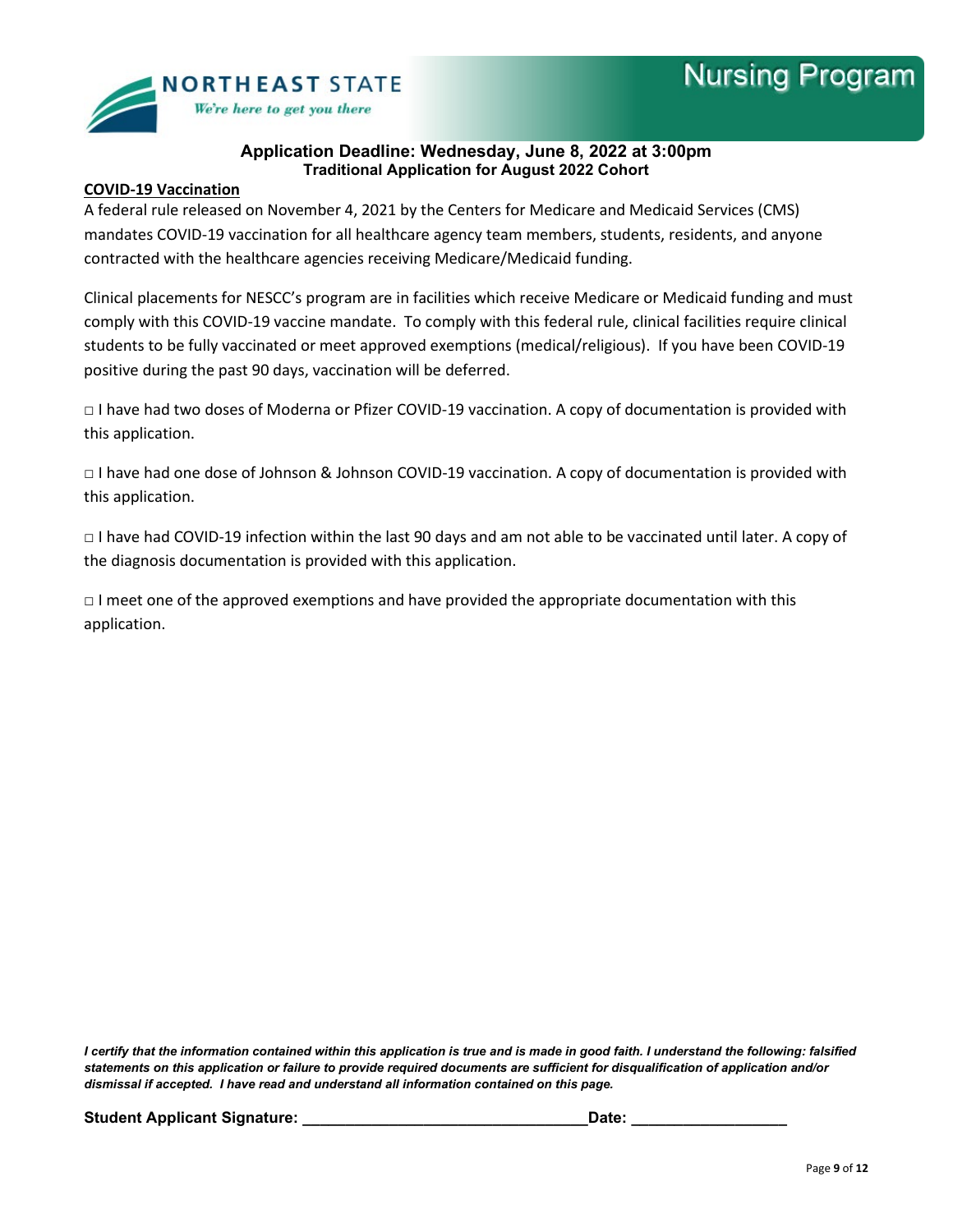

#### **Tuberculosis (Tb) Screening 2 Step Process – required annually**

The 2-Step process is useful in identifying a positive skin test as a result of a remote history of previous Tb exposure. The baseline tuberculin test in applied and read as usual. If this test is negative, the individual has a repeat skin test in 1 to 3 weeks. If this is also negative, then the individual is considered uninfected, and an annual screening tool will be required in subsequent years. However, if the second test is positive, the individual should be considered infected and treated accordingly, but this would not be considered a conversion.

The applicant must provide documentation of the results of the screen. Please remember, the results must be in millimeters; "positive" or "negative" is not acceptable. The applicant will need to complete one of the two the screening options below.

| Option #1 – 2-Step Tb Screen                                                                                                                                                                                                   |  |
|--------------------------------------------------------------------------------------------------------------------------------------------------------------------------------------------------------------------------------|--|
| Screen #1                                                                                                                                                                                                                      |  |
| Tb Screening - PPD Administration Record                                                                                                                                                                                       |  |
| Date PPD Skin Test Administered                                                                                                                                                                                                |  |
| Information of Licensed Healthcare Provider Administering Tb Screen Name: [1986] [1986] [1986] [1986] [1986] [1986] [1986] [1986] [1986] [1986] [1986] [1986] [1986] [1986] [1986] [1986] [1986] [1986] [1986] [1986] [1986] [ |  |
|                                                                                                                                                                                                                                |  |
|                                                                                                                                                                                                                                |  |
|                                                                                                                                                                                                                                |  |
| Tb Screening - Tuberculosis (Tb) Screening Reading                                                                                                                                                                             |  |
| Date PPD Skin Test was Read ____________________                                                                                                                                                                               |  |
|                                                                                                                                                                                                                                |  |
|                                                                                                                                                                                                                                |  |
|                                                                                                                                                                                                                                |  |
|                                                                                                                                                                                                                                |  |
|                                                                                                                                                                                                                                |  |
|                                                                                                                                                                                                                                |  |
| Screen #2                                                                                                                                                                                                                      |  |
| Tb Screening - PPD Administration Record                                                                                                                                                                                       |  |
|                                                                                                                                                                                                                                |  |
| Information of Licensed Healthcare Provider Administering Tb Screen Name: [1986] [1986] [1986] [1986] [1986] [1986] [1986] [1986] [1986] [1986] [1986] [1986] [1986] [1986] [1986] [1986] [1986] [1986] [1986] [1986] [1986] [ |  |
|                                                                                                                                                                                                                                |  |
|                                                                                                                                                                                                                                |  |
|                                                                                                                                                                                                                                |  |
|                                                                                                                                                                                                                                |  |
| Tb Screening - Tuberculosis (Tb) Screening Reading                                                                                                                                                                             |  |
| Date PPD Skin Test was Read ____________________                                                                                                                                                                               |  |
|                                                                                                                                                                                                                                |  |
| Information of Licensed Healthcare Provider Reading Tb Screen Name: [1986] [1986] [1986] [1986] [1986] [1986] [1986] [1986] [1986] [1986] [1986] [1986] [1986] [1986] [1986] [1986] [1986] [1986] [1986] [1986] [1986] [1986]  |  |
|                                                                                                                                                                                                                                |  |
|                                                                                                                                                                                                                                |  |
|                                                                                                                                                                                                                                |  |

#### *Option #2 Chest X-ray*

If you have ever had a positive Tb skin test, do not repeat the Tb skin test. A chest x-ray is required. Attach results of Chest X-Ray to this application.

*I certify that the information contained within this application is true and is made in good faith. I understand the following: falsified statements on this application or failure to provide required documents are sufficient for disqualification of application and/or dismissal if accepted. I have read and understand all information contained on this page.*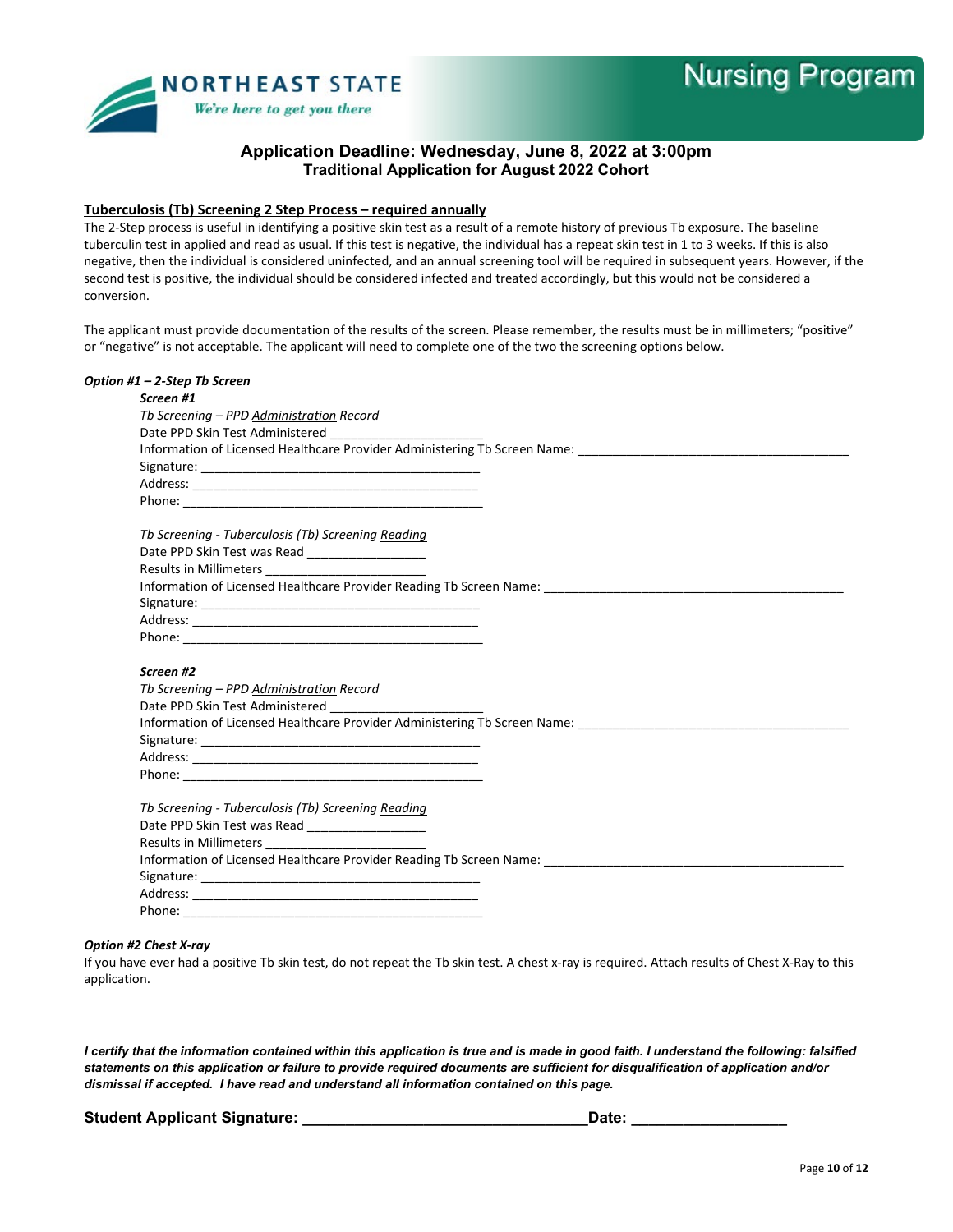

## **Application Check-Off List**

*Are the following requirements included in the Nursing Application Packet?* 

| $YES$ $\square$ | NO <sub>1</sub>  | Nursing Application - all inclusive, fully completed                                                                                                                                                                                                                                                                                 |
|-----------------|------------------|--------------------------------------------------------------------------------------------------------------------------------------------------------------------------------------------------------------------------------------------------------------------------------------------------------------------------------------|
| $YES$ $\square$ | NO <sub>0</sub>  | Official, unopened copy of transcript from Northeast State. All<br>course grades, including withdrawals and/or incompletes, must also be listed on<br>transcripts. All transcripts should arrive within the application packet. All applications<br>must have an official Northeast State transcript or disqualification will occur. |
| YES □           | NO <sub>0</sub>  | Copy of required Admission Assessment (A2) entrance test scores taken<br>between June 8, 2021 - June 8, 2022.                                                                                                                                                                                                                        |
| $YES$ $\square$ | NO <sub>0</sub>  | Copy of current active LPN License (if applicable).                                                                                                                                                                                                                                                                                  |
| $YES$ $\square$ | NO <sub>0</sub>  | Documentation of first and second doses of the MMR<br>vaccination; positive/reactive/immune titer results for<br>measles, mumps, and rubella; or exemption as instructed                                                                                                                                                             |
| $YES$ $\square$ | NO <sub>0</sub>  | Documentation of two doses of Varicella OR positive, immune, reactive<br>titer; or exemption as instructed                                                                                                                                                                                                                           |
| YES □           | NO <sub>0</sub>  | Documentation of complete Hepatitis B series OR positive, immune, reactive<br>titer; or exemption as instructed                                                                                                                                                                                                                      |
| YES             | NO <sub>1</sub>  | Documentation of Tuberculosis 2-Step screening/Chest X-ray or<br>exemption as instructed                                                                                                                                                                                                                                             |
| $YES$ $\Box$    | NO <sub>0</sub>  | Documentation of Tetanus, Diphtheria and Acellular Pertussis<br>(Tdap) and/or Documentation of Tetanus, Diphtheria and Acellular<br>Pertussis (Tdap) and Td Booster, or exemption as instructed                                                                                                                                      |
| $YES$ $\square$ | NO <sub>II</sub> | Documentation of COVID-19 vaccination or exemption as instructed                                                                                                                                                                                                                                                                     |

*I certify that the information contained within this application is true and is made in good faith. I understand the following: falsified statements on this application or failure to provide required documents are sufficient for disqualification of application and/or dismissal if accepted. I have read and understand all information contained on this page.*